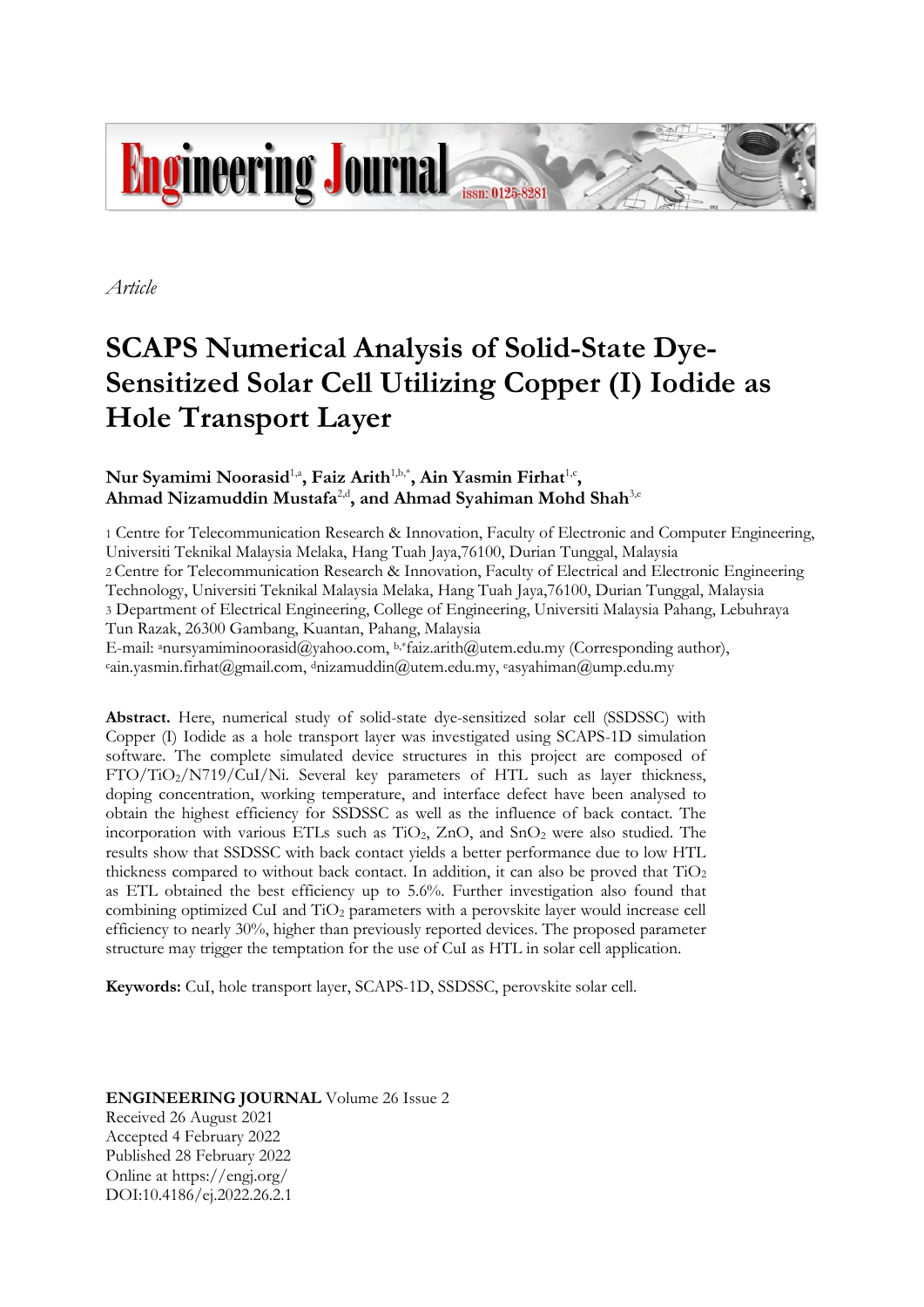## **1. Introduction**

In recent years, global energy demand has continued to increase dramatically with about 80% to 85% of the energy used being produced by fossil fuels. Solar energy is one of the candidates that can replace this non renewable energy source and at the same time balance the energy needs of humans [1, 2]. Solar energy is naturally replenished on a human timescale and is always readily available [3]. Generally, a solar cell is a device that produces electrical energy from the direct conversion of sunlight through the photovoltaic effect [4, 5]. Over the years, the solar cell has gone through a few revolutions resulting in a three-generation of solar cell. The third generation of solar cells is a promising emerging new technology, expected to meet the needs of human energy in the future. This generation aims for better cell efficiency at low cost, where simple fabrication technology and low production costs. At present, the most growing solar cells are Solid-State Dye-Sensitized Solar Cell (SSDSSC) [6].

SSDSSC is a photochemical cell that produces electrical energy when dye immobilized becomes excited onto an all-solid structure cell. This is an alternative to overcoming the former Dye-Sensitized Solar Cell (DSSC) which implements liquid electrolyte in its mechanism, where it suffers from leakage and corrosive nature issues [7, 8]. Quasi solid-state or solid hole conductors have been introduced to address the issue of liquid electrolytes [9]. Basically, the SSDSSC is composed of five basic structures including front contact, Electron Transport Layer (ETL), dye-sensitizer, Hole Transport Layer (HTL), and back contact. The parameter for each layer structure contribute a massive impact on the performance of SSDSSC [10, 11].

CuI is a p-type semiconductor material, used in solar cells as an HTL. CuI has become an attraction among researchers due to its promising features such as small resistivity with the order of  $10^{-2}$   $\Omega$ -cm, photosensitivity, huge temperature dependency, negative spin-orbit splitting, high optical absorption, large bandgap, considerable exciton binding and high mobility [12, 13]. CuI offers three main properties as a promising HTL: (1) facilitate charge transportation with a matching HOMO and LUMO level of HTL with HOMO level of dye and conduction band of  $TiO<sub>2</sub>$  [4] (2) high hole mobility [12] (3) amorphous, which can be deposit within porous  $TiO<sub>2</sub>$ layer [14, 15].

In addition, CuI is a viable alternative to organic HTL due to its increased efficiency and stability over other HTL materials [16]. This is principally due to high hole conductivity and valence band maximum properties, which is well-aligned with the absorbent layer. Previous research has shown that replacing organic HTL with CuI leads to enhanced efficiency and stability due to reduced cell hysteresis, improved charge extraction, and prevented charge recombination. Furthermore, as the aging period of CuI is extended, the PSC efficiency increases due to the reduction of energy loss at the HTL/perovskite interface leads to an improve interface contact. Moreover, using encapsulated CuI as HTL has improved air stability.

F. Jahantigh *et al.* (2019) [9] have reported the first and only study on numerical simulation analysis of HTL materials in SSDSSC. The effects of different organic and inorganic materials of Spiro-OMeTAD, PEDOT: PSS, CuSCN and CuI on cell performance were investigated. As a result, they claimed that inorganic CuI HTL is the best by producing Power Conversion Efficiency (PCE) as high as 17.72%. This work has been the impetus for the use of CuI as HTM in improving the efficiency and stability of devices. However, the results obtained rather interesting yet questionable.

S.Prabath et al. simulated and compared the efficiency between conventional HTM(Spiro-Ometad) and PEDOT:PSS HTM. It claimed that the use of Spiro-Ometad as HTL has resulted in a higher efficiency of 12.13% compared to PEDOT: PSS which was merely 11.89% [17]. Jiasing et al. has fabricated PSCs utilizing PEDOT:PSS, which was integrated with Au nanochains plasmonic nanostructure as HTL. The highest cell efficiency obtained in this work was 19.2%, mainly contributed by the enhanced electrical characteristics, increased optical absorption and exhibiting a significant increase in stability [18]. Emily et al. claimed that the use of DMF as a solvent changes the electrical conductivity of CuI, which can improve charge extraction in complete photovoltaic devices. Besides, it also proved that the active layer fabrication process has an effect on the HTL profile, where CuI is utilized as a hole transport material in p-i-n perovskite solar cells[16].

CuI has also been extensively studied as HTL in other types of solar cells. Y. Gan *et al.* (2020) [19] have reported PCE of 17.79% by incorporation the CuI HTL in Perovskite Solar Cell (PSC). Although it is widely known that the PCE for PSC is supposed to be better, but the results obtained are almost similar than that in previous SSDSSC report [12]. This deficiency is most probably due to the band alignment where the valence band level of CuI is higher than the absorber layer, forming an energy cliff at the perovskite/HTL interface. Therefore, this increases the possibility of interface recombination and results in a reduction of the current generated.

Organic Solar Cells (OSC) also encounter similar problems with HTL materials, where the conventional HTL PEDOT: PSS suffers from uncertainty in its electron blocking ability and acidic nature state [20]. K. S. Nithya *et al.* (2020) [21] has reported a simulated device modelling of a Non-Fullerene Organic Solar Cell (NFA-OSC) utilizing CuI as HTL, resulting in an optimum PCE of 15.68%. Several key parameters: active layer thickness, defect density of the active layer and at interface layer, HTL and ETL properties were varied to obtain the finest cell performance.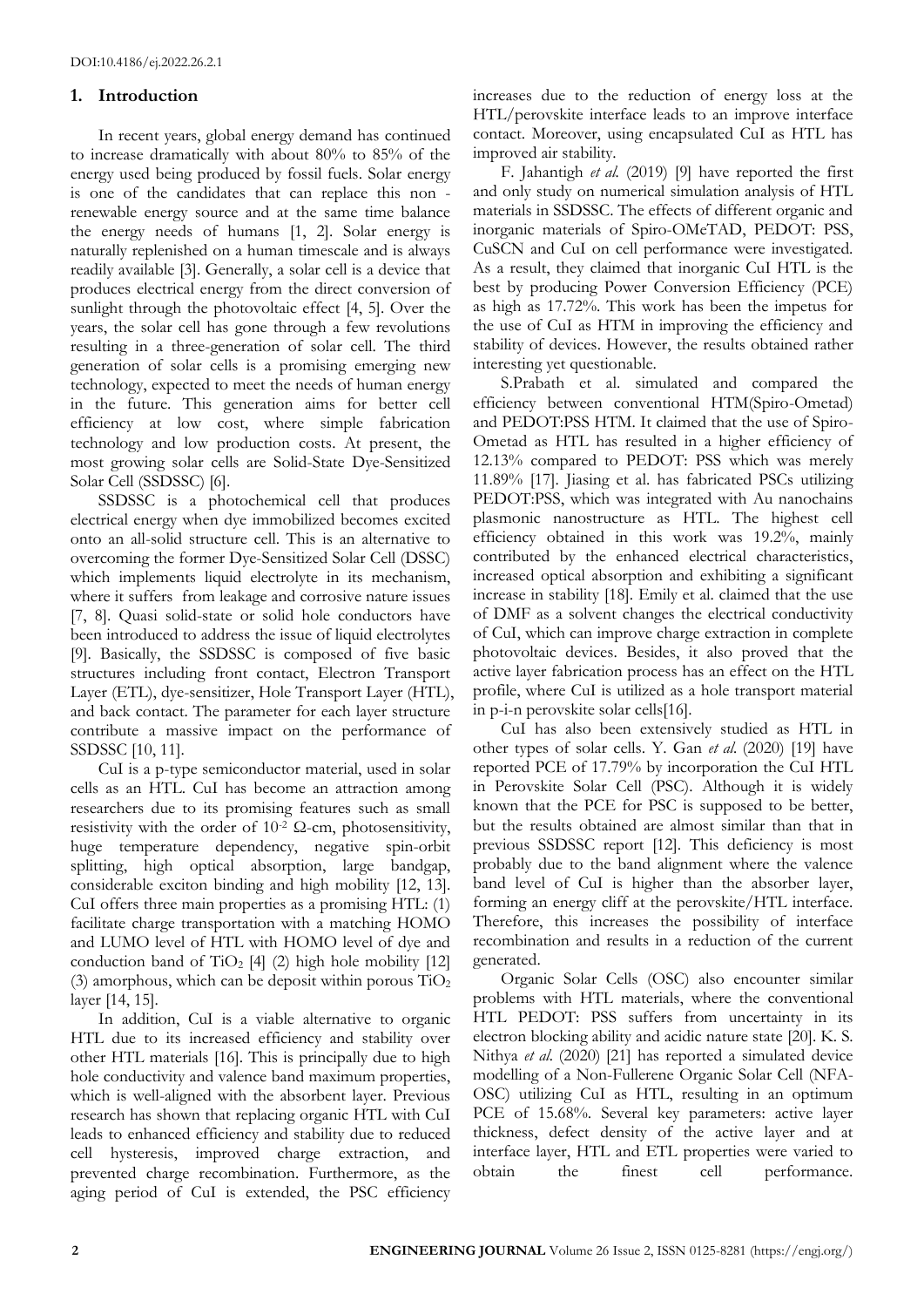This work proposed CuI as an alternative HTL of OSC, due to increased PCE as well as cell stability.

Herein, we have extensively studied the effect of CuI as HTL material in SSDSSC upon several parameter. Cell efficiency as high as 5.6% was obtained with HTL layer thickness of 2.2 µm. This layer is thicker than the previous simulated report, thus accelerates the fabrication process and the cost for cell production become more effective. The effect of the presence of back contact on SSDSSC performance and different absorbance layer were also studied. Thus, our work results show that SSDSSC utilizing CuI as HTL with Ni as back contact is promising in cell efficiency improvement.

## **2. Device Simulation**

In this work, SSDSSC utilizing CuI as HTL was simulated using SCAPS-1D 3.8 version 2020 software [22]. The device structure of SSDSSC is composed of 5 main layers: FTO as front contact,  $TiO<sub>2</sub>$  as ETL, N719 as dye-sensitizer, CuI as HTL, and Ni as back contact as shown in Fig. 1. Figure 2 shows the band alignment of simulated device structure of SSDSSC. There are a few parameters that were analysed to obtain the optimum cell efficiency of SSDSSC based on the factor of the presence of Ni as a back contact and incorporation of different ETL materials. The layer thickness, doping density of CuI, device working temperature, back contact, front contact, and the interface defect on each layer were varied and studied thoroughly. The sunlight is set under default illumination of AM1.5G, 100 MW.cm-2 in SCAPS-1D simulation. The general SCAPS input and fundamental parameters of each component are as demonstrated in Table 1.



Fig. 1. The simulated device structure of SSDSSC.



Fig. 2. Band alignment (relative to vacuum level) of simulated device structure of SSDSSC [38–40] .

| Parameter                                                          | $CuI$ [9]            | N719<br>[9]                   | $TiO2$ [9]         | FTO [23]             | $ZnO$ [23]           | SnO <sub>2</sub> [24]         |
|--------------------------------------------------------------------|----------------------|-------------------------------|--------------------|----------------------|----------------------|-------------------------------|
| Layer thickness, $d$ ( $\mu$ m)                                    | Variable             | 0.2                           | 0.1                | 0.3                  | 0.1                  | 0.1                           |
| Bandgap energy, $E_{\rm g}$ (eV)                                   | 3.1                  | 2.37                          | 3.2                | 3.5                  | 3.47                 | 3.6                           |
| Electron affinity (eV)                                             | 2.1                  | 3.9                           | 3.9                | $\overline{4}$       | 4.3                  | $\overline{4}$                |
| Dielectric permittivity, $\varepsilon$ (relative)                  | 6.5                  | 30                            | 9                  | $\overline{Q}$       | 9                    | 9                             |
| Effective density of conduction band,<br>$N_c$ (cm <sup>-3</sup> ) | $2.5 \times 10^{19}$ | 2.4 $\times$ 10 <sup>20</sup> | $1 \times 10^{19}$ | $9.2 \times 10^{18}$ | $2 \times 10^{18}$   | 2.2 $\times$ 10 <sup>18</sup> |
| Effective density of valence band,<br>$N_V$ (cm <sup>-3</sup> )    | $2.5 \times 10^{19}$ | $2.5 \times 10^{20}$          | $1 \times 10^{19}$ | $1.8 \times 10^{19}$ | $1.8 \times 10^{20}$ | $1.8 \times 10^{19}$          |
| Thermal velocity of electrons, $V_e$ (cm/s)                        | $1 \times 10^7$      | $1 \times 10^7$               | $1 \times 10^7$    | $1 \times 10^7$      | $1 \times 10^7$      | $1 \times 10^7$               |
| Thermal velocity of<br>holes, $V_h$ (cm/s)                         | $1 \times 10^7$      | $1 \times 10^7$               | $1 \times 10^7$    | $1 \times 10^7$      | $1 \times 10^7$      | $1 \times 10^7$               |
| Electron mobility,<br>$\mu_e$ (cm <sup>2</sup> /V <sub>s</sub> )   | 100                  | 5                             | 20                 | 20                   | 100                  | 100                           |
| Hole mobility,<br>$\mu_h$ (cm <sup>2</sup> /V <sub>s</sub> )       | 43.9                 | 5                             | 10                 | 10                   | 25                   | 25                            |
| Density of donors,<br>$N_D$ (cm <sup>-3</sup> )                    | <b>NA</b>            | NA                            | $1 \times 10^{16}$ | $1 \times 10^{19}$   | $1 \times 10^{19}$   | $1 \times 10^{17}$            |
| Density of acceptors,<br>$N_A$ (cm <sup>-3</sup> )                 | $1 \times 10^{18}$   | $1 \times 10^{17}$            | NA                 | NA                   | NA                   | NA                            |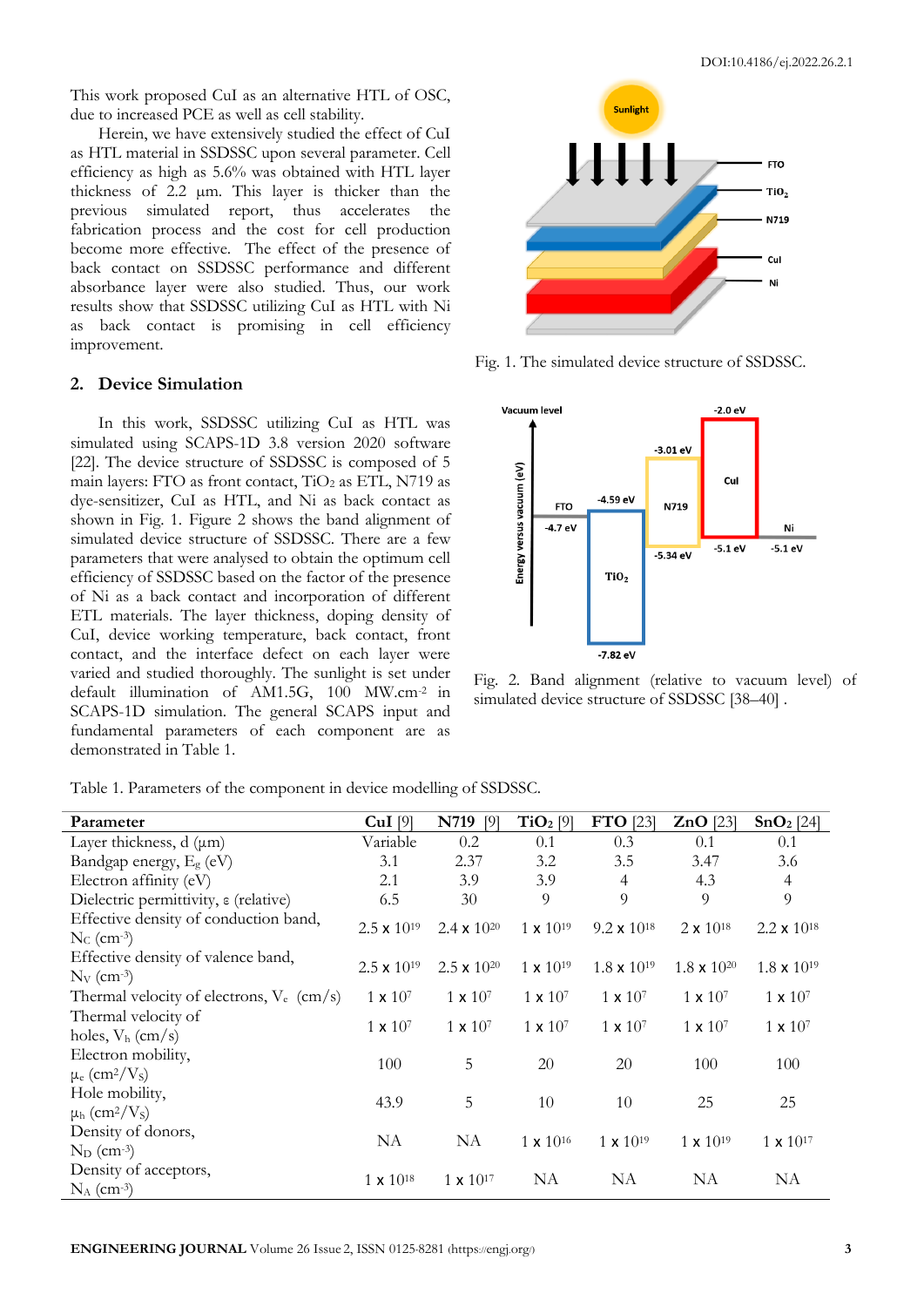#### **3. Results and Discussion**

#### **3.1. The Analysis of CuI Layer Thickness**

Thickness in HTL material play a key role in producing the PCE. Thicker HTL layer may led to a higher chance of recombination to occur due to the longer travel distance of charges for the diffusion process. This condition in turn causes a decrease in the efficiency of the device [25]. Due to this circumstance, the maximum efficiency of SSDSSC is achieved at the optimum thickness of CuI and the trend in which the efficiency decreases are also determined.

Figure 3 shows that an increase in the CuI layer thickness of less than 2 µm resulted in a drastic increase in DSSC efficiency for both devices with and without back contact. As the thickness of CuI increases, more photons can be absorbed into the cell and hence creating more electron-and-hole pairs in a depletion region [25]. These will produce an excess of carrier concentration and generate higher J<sub>SC</sub> that leads to the high efficiency of SSDSSC. Moreover, at low thicknesses, the possibility of incomplete CuI layer formation can occur and cause the bonds between atoms to weaken.



Fig. 3. The optimum thickness CuI thickness of device with and without the presence of Ni as a back contact on the efficiency of SSDSSC.

As a result, SSDSSCs have achieved similar value of cell efficiency of 5.6% for both with and without back contact devices, but at a different thickness of 2.2 μm and 310.1 μm respectively. Since the thickness of HTL layer above 100 µm is considered thick, and thus increases the cost of the device. The SSDSSC with Ni back contact is preferred as a complete solar cell device.

#### **3.2 The Analysis of Doping Density N<sup>A</sup>**

In this work, the doping acceptor density of CuI was varied at a range between  $1 \times 10^{10}$  cm<sup>-3</sup> to  $1 \times$ 10<sup>22</sup> cm-3 . Based on Fig. 4, the efficiency of solar cells increases along with the increase of doping acceptor density of CuI. Such an rises causes the surface and layer



Fig. 4. The variation of CuI doping acceptor density with and without the presence of Ni as a back contact on the efficiency of SSDSSC.

resistance of HTL to decline, and thus enhanced the current flow of the cell. However, doping concentration continues to surge to a certain extent, then, due to heavy doping, the Moss-Burstein effect occurs. This will eventually hamper the performance of solar cells due to extra recombination center is created [23, 26].

Recombination rate analysis was also performed to further investigates the influence of doping acceptor density on the performance of SSDSSC. Fig. 5 and Fig. 6 show that the recombination rate occurred mainly at the absorbent layer of N719 dye at a distance between 2.2 μm to 2.4 μm and 310.1 μm to 310.3 μm for with and without back contact devices respectively. Both devices show a similar trend that at higher doping densities, the recombination rate is lower and thus, results in higher SSDSSC efficiency. This is most probably due to fewer number of random electrons that are not generating current, then will recombine with holes adjacent to the front and back contact surface. Hence, fewer holes that could be used for current generating are carried away by the random electrons [27, 28].



Fig. 5. The recombination rate of SSDSSC with back contact based on the variation of doping acceptor density.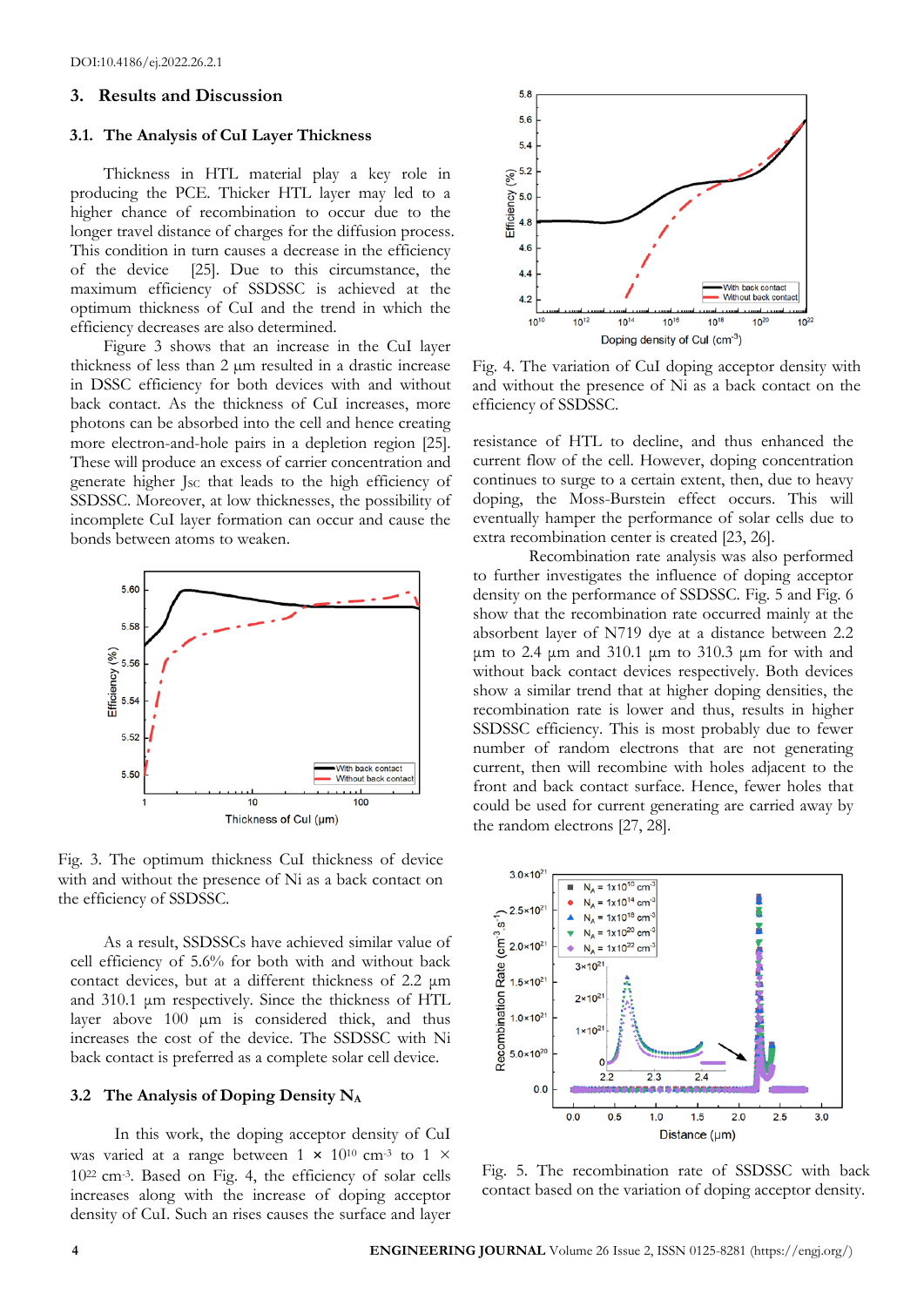

Fig. 6. The recombination rate of SSDSSC without back contact based on the variation of doping acceptor density.

#### **3.2. The Analysis of Working Temperature**

With significant temperature differences between locations allows solar cell performance analysis to be important and relevant. Here, the temperature was varied at a range between 280 K to 360 K. Based on Fig. 7, it can be observed that as the working temperature increase, the efficiency of the solar cell decreases with a declination trend of approximately -0.01% per Kelvin for both with and without back contact. Compared to conventional silicon solar cells where the downward trend is in the range between -0.02% to -0.03% per Kelvin, shows that this work is stable and can withstand in harsh environments, yet its efficiency is less than 10%. The decrease in efficiency with temperature in solar cell device is mainly due to the high absorption of energy by the electrons at high temperatures. The electron are excited to move to an unstable state and cause the recombination before reaching the conduction band [29, 30].



Fig. 7. The variation of working temperature with and without the presence of Ni as a back contact on the efficiency of SSDSSC.

## **3.3. The Analysis of Different Back Contact Materials**

The presence of a back contact has a great influence on the performance of SSDSSC. Various types of back contacts were employed to analyze the performance of SSDSSC utilizing CuI as HTL. Ni and Pt achieved the highest efficiency among other back contacts of 5.6% as shown in Fig. 8. As the metal work function of the back contact increase, the efficiency of SSDSSC also increase. At a high metal work function, the majority carrier barrier height is decrease due to the band bending at the metal-semiconductor interface and hence, the contact becomes more ohmic [31]. Although both Ni and Pt have the highest efficiency, Ni is preferred due to its abundant material and also non-toxic substance [32].



Fig. 8. The variation of back contact material on the efficiency of SSDSSC.

## **3.4. The Analysis of Defect Density at CuI/N719 and N719/TiO<sup>2</sup> Interface**

The effect of defect density at interlayer of  $CuI/N719$  and  $N719/TiO<sub>2</sub>$  were also investigated. It is inevitable that the defects exist in the bulk and at interface of each layer within the solar cell device. It has a huge influence on the performance of the device. The defects found in the form of point defects such as interstitial, lattice excess or vacancy, Schottky and Frenkel defects etc. Apart from that, the higher order defects like dislocations and grain boundaries may also be present.

At lower interface defect densities, cell efficiency was unaffected, for both the CuI/N719 and N719/TiO<sub>2</sub> interface layers as shown in Fig. 9. However, cell efficiency began to decrease dramatically at interface defect densities of  $1 \times 10^8$  cm<sup>-2</sup> and  $1 \times 10^{14}$  cm<sup>-2</sup> for the CuI/N719 and N719/TiO<sub>2</sub> interface layers, respectively. This is due to the deteriorating quality in the layers and the increased recombination rate which causes more traps to be present at the interface [23]. These findings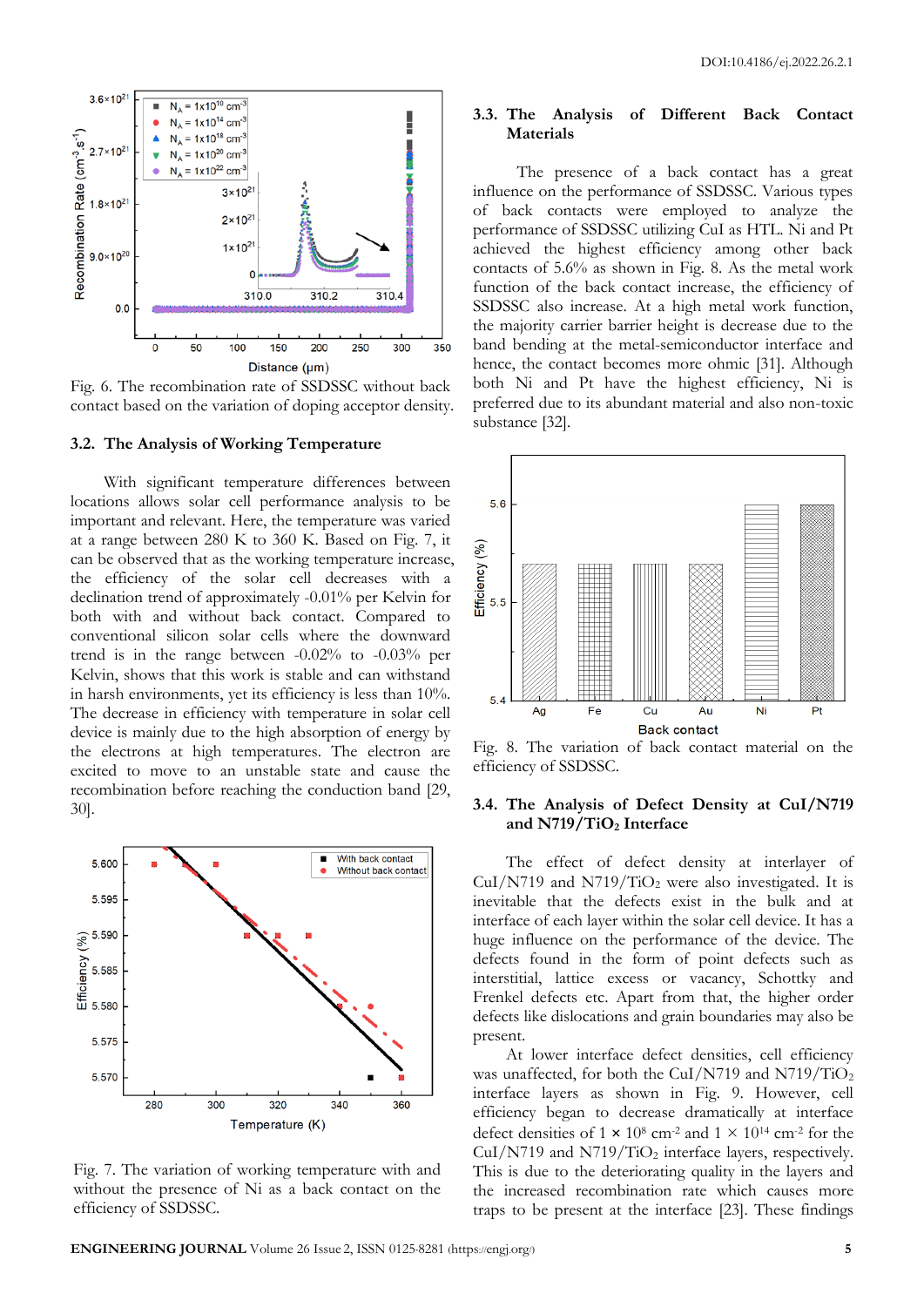indicate that the CuI/N719 interface is easily affected, and a high level of attention must be emphasized with strict quality control to ensure that cell performance is not disrupted.



Fig. 9 The variation of defect interface 1 and 2 with and without the presence of Ni as a back contact on the efficiency of SSDSSC.



Fig. 10. The recombination rate of SSDSSC on the variation at interface defect at CuI/N719 (above) and at N719/TiO<sup>2</sup> (bottom).

Recombination rate analysis was also performed to further investigate the influence of defects at CuI/N719 and  $N719/TiO<sub>2</sub>$  interfaces. Device was simulated with 2.2 µm thick CuI layer and incorporated with Ni back contact. Figure 10 shows that the rate recombination vary at various interface defect densities for both sites. The recombination rate is appearing to be dominant at the absorbent layer of N719 dye, 2.3 µm from the front contact for both interface defect analysis sites. Rate recombination were observed to peak up to  $2 \times 10^{21}$  cm- $3.5^{-1}$  and  $1.5 \times 10^{21}$  cm<sup>-3</sup>.s<sup>-1</sup> for CuI/N719 and  $N719/TiO<sub>2</sub>$  interfaces respectively. This indicates that the former site is more impactful, in line with the analysis obtained in Fig. 9. However, the recombination rate increased with a decreases of defect density at both interface CuI/N719 and interface  $N719/TiO<sub>2</sub>$  layer. As the recombination centers are formed, several photogenerated carriers are trapped before they can reach the solar cell terminal. As a result, the free carrier lifetime is reduced and thus interfere the current flow [29].

## **3.5. The Analysis of Different ETL Material, Absorbent Layer**

Both SSDSSC with and without back contact yielded a similar PCE of 5.6%, but device with Ni back contact is favored as it requires a lower layer thickness of 2.2 µm. The thinner layer results in less material consumption and thus lowers production costs. Moreover, the back contact of Ni is able to reflect back the unabsorbed light and maximize the absorption of light into the cell and in turn increase the value of PCE [1, 4].

To further enhance the SSDSSC, several different ETL material such as  $TiO<sub>2</sub>$ , ZnO, and SnO<sub>2</sub> was also analysed. Layer thickness for all ETL material was set at 0.2 μm. Simulated results show that among all the ETL materials in SSDSSC, TiO<sub>2</sub> yields the highest cell efficiency of 5.6%. Meanwhile, other ETL materials showed relatively less promising performance by producing cell efficiencies of 5.57% and 5.55% for ZnO and  $SnO<sub>2</sub>$  respectively. In addition, the TiO<sub>2</sub> material possess promising characteristics; a wider bandgap, abundant material, low cost, high stability and are amenable to low temperature, attain to be the best option for ETL in SSDSS [33–35].

In addition, other absorbent materials were also studied in the device structure. The conventional dye of  $N719$  was replaced with  $CH_3NH_3PbI_3$  and  $CH_3NH_3SnI_3$ . Table 2 depicted the parameters of the absorbent layer in device modeling of SSDSSC. Both materials are classified as perovskite and have recently gained attention as vital materials in Perovskite Solar Cell (PSC). Absorbent layer of CH3NH3SnI<sup>3</sup> absorbed more sunlight and thus yielded the best cell efficiency as high as 29.84% as shown in Fig. 11. Meanwhile,  $CH<sub>3</sub>NH<sub>3</sub>PbI<sub>3</sub>$  produced an efficiency of 24.93% compared than that of N719 dye, with merely 5.6%. These findings are supported by the quantum efficiency analysis. Figure 12 revealed that the absorbent layer of CH3NH3SnI3 absorbed wider range of sunlight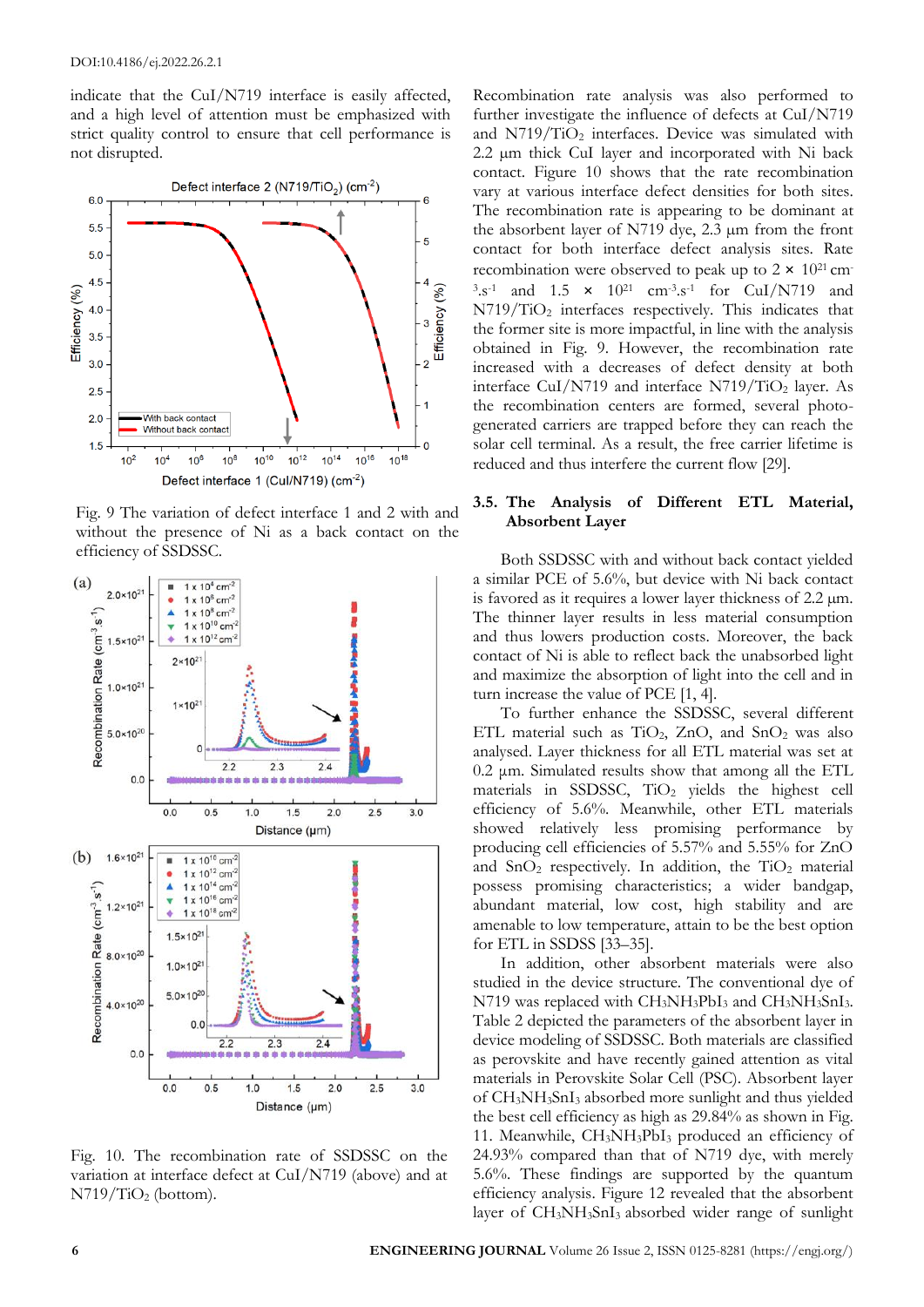wavelength, from 300 nm up to 900 nm with maximum absorbance quantum percentage. In contrast, the N719 dye showed poor quantum efficiency performance with absorption of sunlight at short range of wavelengths. The N719 dye hardly functions as an absorbent at

wavelengths exceeding 540 nm. Therefore, the CH3NH3SnI<sup>3</sup> layer is a potential absorbent layer for use in the third generation of solar cells due to it is highly efficient, Pb-free, and inexpensive [23, 32].

|  |  |  | Table 2. Parameters of the absorbent layer in device modelling of SSDSSC. |
|--|--|--|---------------------------------------------------------------------------|
|  |  |  |                                                                           |

| Parameter                                                       | $CH3NH3PbI3$ [23]             | $CH_3NH_3SnI_3$ [23] |
|-----------------------------------------------------------------|-------------------------------|----------------------|
| Layer thickness, $d$ ( $\mu$ m)                                 |                               |                      |
| Bandgap energy, $E_g$ (eV)                                      | 1.55                          | 1.3                  |
| Electron affinity (eV)                                          | 3.9                           | 4.2                  |
| Dielectric permittivity, $\varepsilon$ (relative)               | 18                            | 10                   |
| Effective density of conduction band, $N_c$ (cm <sup>-3</sup> ) | 2.2 $\times$ 10 <sup>18</sup> | $1 \times 10^{18}$   |
| Effective density of valence band, N <sub>v</sub> (cm-3)        | $1.9 \times 10^{19}$          | $1 \times 10^{18}$   |
| Thermal velocity of electrons, $V_e$ (cm/s)                     | $1 \times 10^7$               | $1 \times 10^{7}$    |
| Thermal velocity of holes, $V_h$ (cm/s)                         | $1 \times 10^{7}$             | $1 \times 10^7$      |
| Electron mobility, $\mu_e$ (cm <sup>2</sup> /V <sub>s</sub> )   | 3                             | 1.6                  |
| Hole mobility, $\mu_h$ (cm <sup>2</sup> /V <sub>s</sub> )       | 17                            | 1.6                  |
| Density of donors, $N_D$ (cm <sup>-3</sup> )                    | NA                            | NA                   |
| Density of acceptors, $N_A$ (cm <sup>-3</sup> )                 | $1 \times 10^{13}$            | $3.2 \times 10^{15}$ |



Fig. 11. A J-V curve for the variation of absorbent layer for SSDSSC with back contact.



Fig. 12. The quantum efficiency for the variation of absorbent layer for SSDSSC with back contact.

#### **3.6. The Analysis of Dark and Light Illumination**

Solar cell can function under both illumination condition, dark and light illuminations. Figure 13 illustrates the dark current retained at zero current from negative voltage to 1.2 V, indicating no leakage current in the reverse bias. Hence, the simulated device able to operate accurately. Furthermore, the rate recombination tends to occur at absorbent layer, 2.35 µm from the front contact at higher rate of  $7.7 \times 10^{21}$  cm<sup>-3</sup>.s<sup>-1</sup> compared to light condition as shown in Fig. 14. Noted that the light illumination is identical Fig. 10(a) and is included here for comparison. Figure 14 shows a normal phenomenon that occurs in a solar cell where the I-V curve of light illuminated is the dark I-V curve that is being shifted by the light-generated current. For both cases, the current is identical [4, 33].



Fig. 13. A J-V curve of the performance of SSDSSC with back contact under dark and light illumination.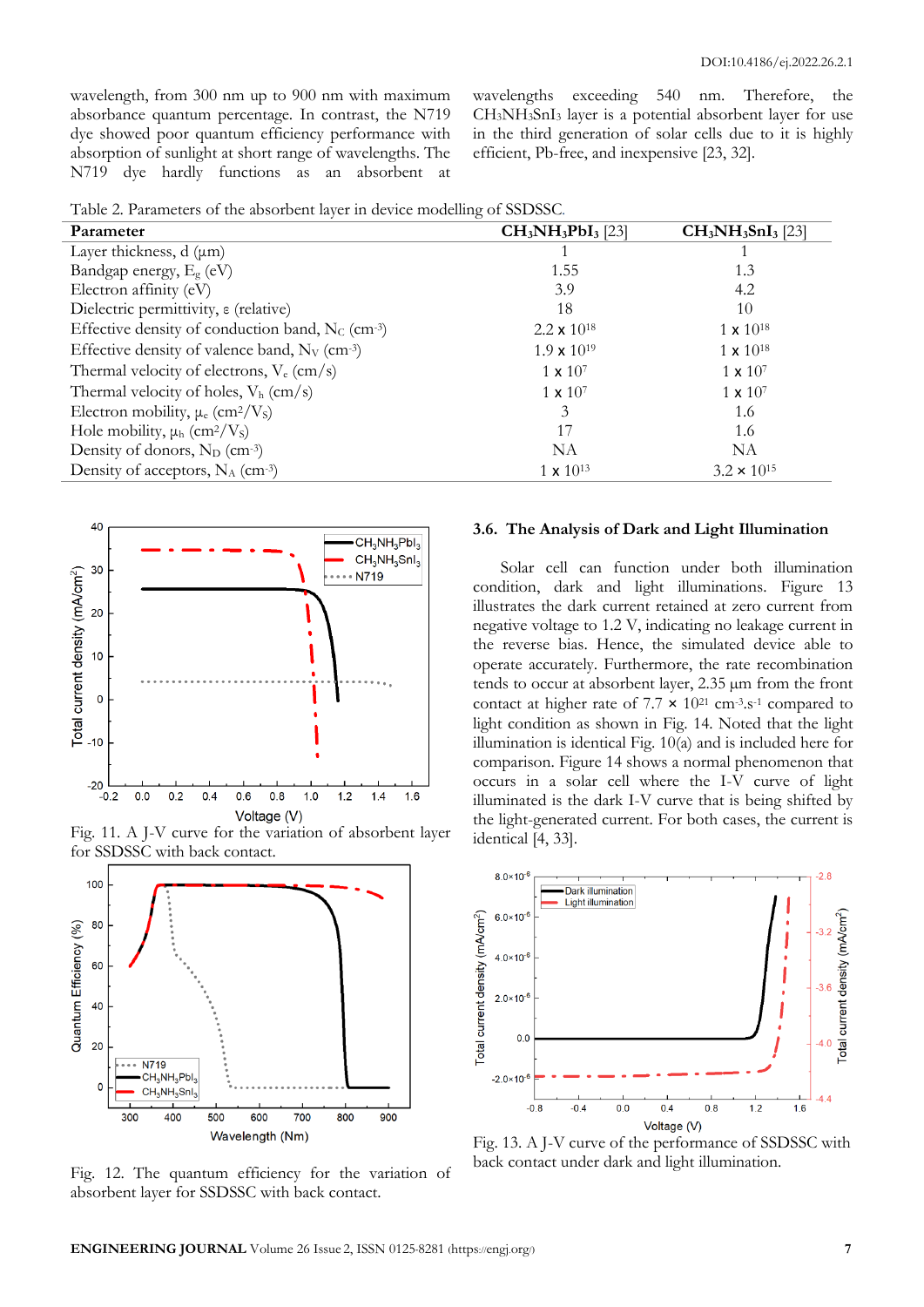

Fig. 14. A recombination rate of SSDSSC with back contact under dark and light illumination.

#### **4. Conclusion**

Herein, the optimal key parameters with CuI as HTL in SSDSSC have been obtained. The value of PCE is not very encouraging but has confirmed that with in -depth analysis, cell efficiency can be improved. By replacing the N719 dye with CH3NH3SnI3 perovskite material, the performance of the device is further elevated. Although the back contact seems insignificant, it also plays a major role in the structure of solar cells. The selection of  $TiO<sub>2</sub>$ as the ETL has been encouraging in maintaining the performance of the device. Overall, the cell efficiency of the simulated SSDSSC has been effectively increased by employing the appropriate back contact, at optimized parameters as well as controlling the defect density to a certain level. This work thereby provides a clear insight to be employed as a parameter guidance in fabricating SSDSSC.

## **Acknowledgment**

This work was supported by Universiti Teknikal Malaysia Melaka and Ministry of Education Malaysia under RACER/2019/FKEKK-CETRI/F00403

#### **References**

- [1] S. Sharma, K. K. Jain, and A. Sharma, "Solar cells: In research and applications," *Mater. Sci. Appl.*, vol. 6, no. 12, pp.1145–1155, 2015.
- [2] H. N. Wunn, S. Motoda, M. Morita, and S. Katayose, "Improvement in photocatalytic effects of dye sensitized titanium dioxide by hydroxyapatite coating," *Engineering Journal*, vol. 24, no. 4, pp. 63– 71, 2020.
- [3] W. Waluyo, S. Syahrial, and F. Yasin, "Design and investigation of miniature solar cell source inductive wireless power transfer on various distances, turns and loads," *Engineering Journal*, vol. 22, no. 4, pp. 121–145, 2018.
- [4] M. Green, *Solar Cells: Operating Principles, Technology*

*and System Applications*. Englewood Cliffs, 1981.

- [5] N. S. Noorasid, F. Arith, A. N. Mustafa, S. Mahalingam, P. Chelvanathan, and N. Amin, "Current advancement of flexible dye sensitized solar cell: A review," *Optik (Stuttg)*, vol. 254, p. 168089, 2022.
- [6] I. Bhattacharya, S. Chakrabarti, H. S. Reehal, and V. Lakshminarayanan, *Advances in Optical Science and Engineering: Proceedings of the Third International Conference*. Springer Singapore, 2017.
- [7] N. S. Noorasid, F. Arith, S. N. Alias, A. N. Mustafa, H. Roslan, S. H. Johari, H. R. A. Rahim, and M. M. Ismail, "Synthesis of ZnO nanorod using hydrothermal technique for dye-sensitized solar cell application," in *Intell. Manuf. Mechatronics*. Singapore: Springer, 2021, pp. 895–905.
- [8] D. N. Liyanage, K. D. M. S. P. K. Kumarasinghe, G. R. A. Kumara, A. C. A. Jayasundera, K. Tennakone, and B. Onwona-Agyeman, "Donor-π-conjugated spacer-acceptor dye-sensitized solid-state solar cell using cui as the hole collector," *Int. J. Photoenergy*, vol. 2019, 2019, Art. no. 1653027.
- [9] F. Jahantigh and M. J. Safikhani, "The effect of HTM on the performance of solid-state dyesanitized solar cells (SDSSCs): A SCAPS-1D simulation study," *Appl. Phys. A Mater. Sci. Process*, vol. 125, no. 4, pp. 1-7, 2019.
- [10] P. P. Zhang, Z. J. Zhou, D. X. Kou, and S. X. Wu, "Perovskite thin film solar cells based on inorganic hole conducting materials," *Int. J. Photoenergy*, vol. 2017, 2017, Art. no. 6109092.
- [11] M. A. Azhari, F. Arith, F. Ali, S. Rodzi, and K. Karim, "Fabrication of low cost sensitized solar cell using natural plant pigment dyes," ARPN J. Eng. Appl. Sci., vol. 10, no. 16, pp. 7092-7096, 2015.
- [12] D. K. Kaushik, M. Selvaraj, S. Ramu, and A. Subrahmanyam, "Thermal evaporated Copper Iodide (CuI) thin films: A note on the disorder evaluated through the temperature dependent electrical properties," *Sol. Energy Mater. Sol. Cells.*, vol. 165, pp. 52–58, 2017.
- [13] M. N. Amalina, Y. Azilawati, N. A. Rasheid, and M. Rusop, "The properties of copper (I) iodide (Cul) thin films prepared by mister atomizer at different doping concentration," *Procedia Eng.*, vol. 56, pp. 731–736, 2013.
- [14] A. Tricoli, A. S. Wallerand, and M. Righettoni, "Highly porous  $TiO<sub>2</sub>$  films for dye sensitized solar cells," *J. Mater. Chem.*, vol. 22, pp. 14254–14261, 2012.
- [15] F. Arith, S. A. M. Anis, M. M. Said, and C. M. I. Idris, "Low cost electro-deposition of cuprous oxide P-N homo-junction solar cell," *Adv. Mater. Res.*, vol. 827, pp. 38–43, 2014.
- [16] E. C. Smith and D. Venkataraman, "Deleterious Effects of Halides and Solvents on the Integrity of Copper Iodide Hole Extraction Layers in Hybrid Perovskite Photovoltaics," 2021, doi: 10.26434/chemrxiv-2021-4nmd7.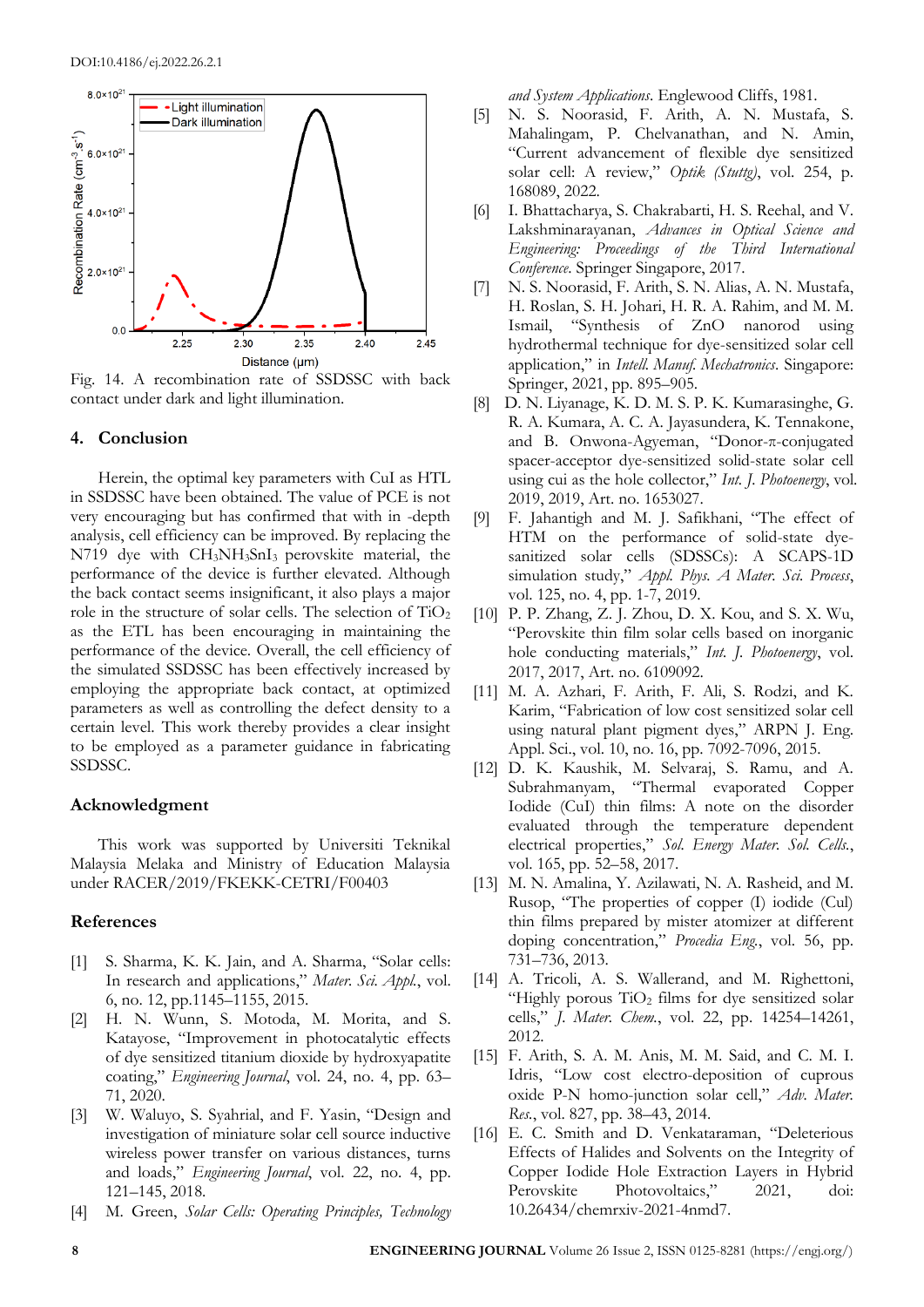- [17] P. Singh, A. Raman, and N. Kumar, "Spectroscopic and simulation analysis of facile PEDOT:PSS layer deposition-silicon for perovskite solar cell," *Silicon*, vol. 12, pp. 1769–1777, 2020.
- [18] J. Song, X. Yin, L. Hu, Z. Su, Y. Jin, D. Deng, Z. Li, G. Wang, Q. Bao, and W. Tian, "Plasmon-coupled Au-nanochain functionalized PEDOT:PSS for efficient mixed tin–lead iodide perovskite solar cells," *Chem. Commun.*, vol. 58, pp. 1366-1369, 2022.
- [19] G. Yongjin, B. Xueguang, L. Yucheng, Q. Binyi, L. Qingliu, and J. Qubo, "Numerical investigation energy conversion performance of tin-based perovskite solar cells using cell capacitance simulator," *Energy*, vol. 13, no. 22, p. 5907, 2020.
- [20] M. Kemerink, S. Timpanaro, M. de Kok, E. Meulenkamp, and F. Touwslager, "Threedimensional inhomogeneities in PEDOT:PSS films," *J. Phys. Chem. B.*, vol. 108, pp. 18820–18825, 2004.
- [21] K. S. Nithya and K. S. Sudheer, "Device modelling of non-fullerene organic solar cell with inorganic CuI hole transport layer using SCAPS 1-D," *Optik (Stuttg).*, vol. 217, p. 164790, 2020.
- [22] M. Burgelman, K. Decock, A. Niemegeers, J. Verschraegen, and S. Degrave, *SCAPS Manual*. 2020.
- [23] F. Anwar, R. Mahbub, S. S. Satter, and S. M. Ullah, "Effect of different HTM layers and electrical parameters on ZnO nanorod-based lead-free perovskite solar cell for high-efficiency performance," *Int. J. Photoenergy*, vol. 2017, 2017, Art no. 9846310.
- [24] V. Shukla and G. Panda, "The performance study of CdTe/CdS/SnO2 solar cell," *Mater. Today Proc.*, vol. 26, pp. 487–491, 2019.
- [25] U. Mandadapu, S. V. Vedanayakam, and K. Thyagarajan, "Simulation and analysis of lead based perovskite solar cell using SCAPS-1D," *Indian J. Sci. Technol.*, vol. 10, pp. 1–8, 2017.
- [26] P. Chelvanathan, S. A. Shahahmadi, F. Arith, K. Sobayel, M. Aktharuzzaman, A. K. Sopian, F. H. Alharbi, and N. Tabet, "Effects of RF magnetron sputtering deposition process parameters on the properties of molybdenum thin films," *Thin Solid Films*, vol. 638, pp. 213–219, 2017.
- [27] M. Atowar Rahman, "Enhancing the photovoltaic performance of Cd-free Cu<sub>2</sub>ZnSnS<sub>4</sub> heterojunction solar cells using SnS HTL and TiO<sub>2</sub> ETL," Sol. Energy, vol. 215, pp. 64–76, 2021.
- [28] S. Abdelaziz, A. Zekry, A. Shaker, and M. Abouelatta, "Investigating the performance of formamidinium tin-based perovskite solar cell by SCAPS device simulation," *Opt. Mater. (Amst).*, vol. 101, p. 109738, 2020.
- [29] P. K. Patel, "Device simulation of highly efficient eco-friendly CH3NH3SnI<sup>3</sup> perovskite solar cell," *Sci. Rep.*, vol. 11, pp. 1–11, 2021.
- [30] O. V. Aliyaselvam, F. Arith, A. N. Mustafa, M. K. Nor, and O. Al-Ani, "Solution processed of solid state HTL of CuSCN layer at low annealing

temperature for emerging solar cell," *Int. J. Renew. Energy Res.*, vol. 11, no. 2, p. 10, 2021.

- [31] F. Behrouznejad, S. Shahbazi, N. Taghavinia, H. P. Wu, and E. Wei-Guang Diau, "A study on utilizing different metals as the back contact of CH3NH3PbI<sup>3</sup> perovskite solar cells," *J. Mater. Chem. A.*, vol. 4, pp. 13488–13498, 2016.
- [32] M. Asyadi Azam, N. Ezyanie Safie, M. Fareezuan Abdul Aziz, R. Noor Amalina Raja Seman, M. Rafi Suhaili, A. Abdul Latiff, F. Arith, A. Mohamed Kassim, and M. Hanafi Ani, "Structural characterization and electrochemical performance of nitrogen doped graphene supercapacitor electrode fabricated by hydrothermal method," *Int. J. Nanoelectron. Mater.*, vol. 14, pp. 127–136, 2021.
- [33] A. Husainat, W. Ali, P. Cofie, J. Attia, J. Fuller, and A. Darwish, "Simulation and analysis method of different back metals contact of CH3NH3PbI3 perovskite solar cell along with electron transport layer TiO<sub>2</sub> using MBMT-MAPLE/PLD," *Am.* J. *Opt. Photonics.*, vol. 8, no. 1, p. 6, 2020.
- [34] S. H. Meriam Suhaimy, N. Ghazali, F. Arith, and B. Fauzi, "Enhanced simazine herbicide degradation by optimized fluoride concentrations in  $TiO<sub>2</sub>$ nanotubes growth," *Optik (Stuttg).*, vol. 212, p. 164651, 2020.
- [35] N. S. Noorasid, F. Arith, A. N. Mustafa, M. A. Azam, S. H. Meriam Suhaimy, and O. A. Al-ani, "Effect of low temperature annealing on anatase TiO<sup>2</sup> layer as photoanode for dye-sensitized solar cell," *Przegląd Elektrotechniczny*, vol. 97, pp. 12–16, 2021.
- [36] A. Nizamuddin, F. Arith, I. J. Rong, M. Zaimi, A. S. Rahimi, and S. Saat, "Investigation of copper(I)thiocyanate (CuSCN) as a hole transporting layer for perovskite solar cells application," *J. Adv. Res. Fluid Mech. Therm. Sci.*, vol. 78, pp. 153–159, 2021.
- [37] M. Green, *Power to the People: Sunlight to Electricity Using Solar Cells*. UNSW Press, 2000.
- [38] W. Y. Chen, L. L. Deng, S. M. Dai, X. Wang, C. B. Tian, X. X. Zhan, S. Y. Xie, R. Bin Huang, and L. S. Zheng, "Low-cost solution-processed copper iodide as an alternative to PEDOT:PSS hole transport layer for efficient and stable inverted planar heterojunction perovskite solar cells," *J. Mater. Chem. A.*, vol. 3, pp. 19353–19359, 2015.
- [39] Z. Cai, S. Chen, "Extrinsic dopants in quasi-onedimensional photovoltaic semiconductor Sb2S3: A first-principles study," *J. Appl. Phys.*, vol. 127, p. 183101, 2020.
- [40] C. Du, X. Wang, W. Chen, S. Feng, J. Wen, and Y. A. Wu, "CO<sup>2</sup> transformation to multicarbon products by photocatalysis and electrocatalysis," Mater. Today Adv., vol. 6, p. 100071, 2020.